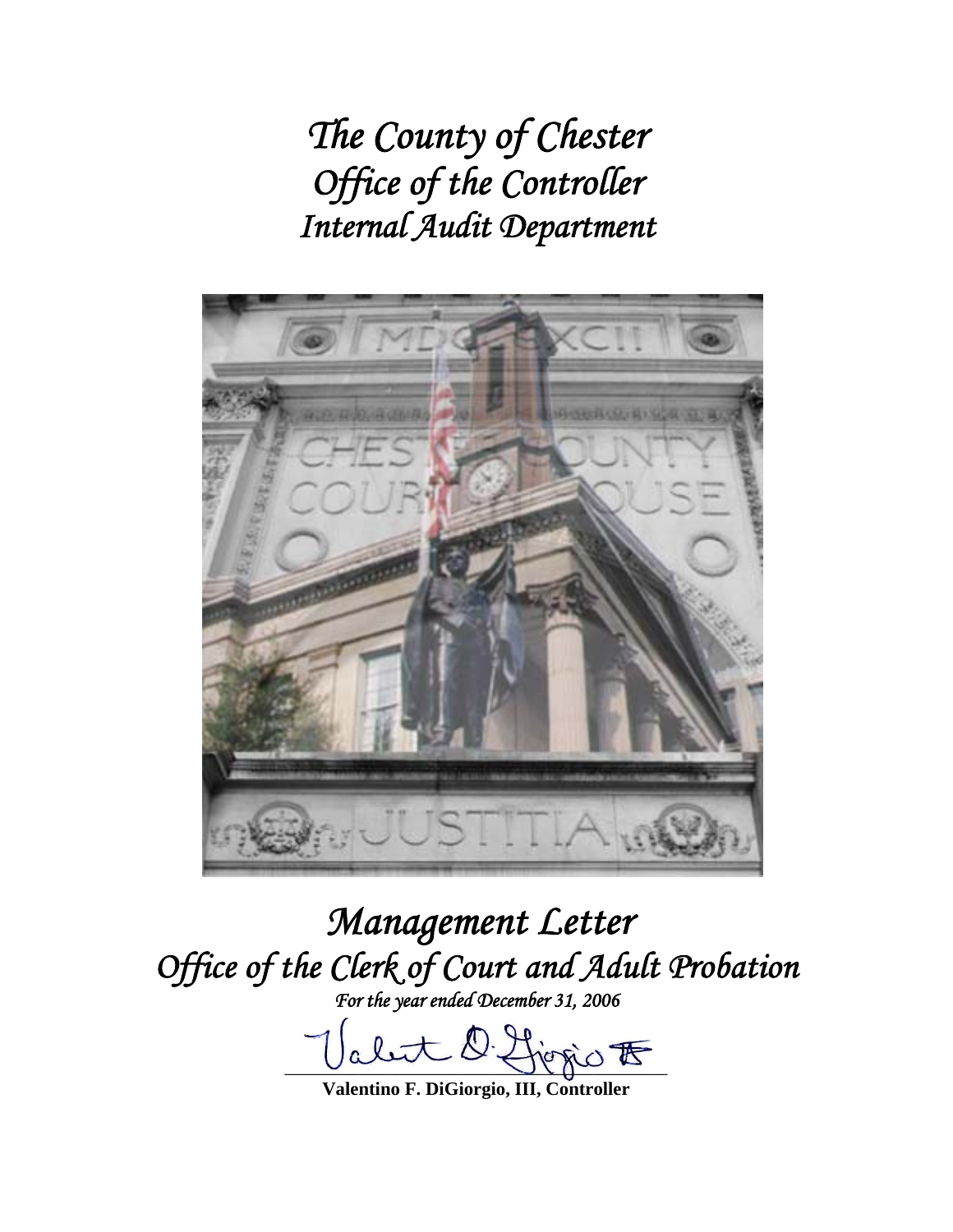# **To: Teena A. Peters, Clerk of Courts Christopher Murphy, Director-Adult Probation**

# *Introduction*

On April 24, 2007, Internal Audit completed an audit of the *Office of the Clerk of Courts (Clerk)* and *Adult Probation (APO)*. Sharon Kaye Jones, CIA, and Jeff Slaymaker, Jr., CPA were the auditors-in-charge. Internal Audit is required by Pennsylvania County Code to review county offices annually to ensure compliance with policies and procedures and to assess their overall internal control structure. The scope of our audit included a review of the following:

- Cash and Petty Cash
- Liabilities
- Manual Receipts
- Cash Receipts
- Cash Disbursements
- Voided Transactions
- Automation Fund
- Unclaimed Property Escheats

# *Executive Summary*

The management and staff of the *Clerk* and *APO* are, in all material respects, in compliance with policies and procedures imposed by the County of Chester and the Commonwealth of Pennsylvania. Despite their overall compliance, Internal Audit did identify several internal control and procedural weaknesses. These matters appear to be the result of oversight and human error and not deliberate misconduct. They are outlined within this Management Letter.

It is also noteworthy to mention that both the *Clerk* and *APO* underwent 2 system conversions within a five month period. The two departments converted to the CourtView system in October 2005 and then to the Commonwealth of Pennsylvania's CPCMS system in February 2006.

Internal Audit would like to thank the management and staff of the *Clerk* and *APO* for their cooperation and assistance during the course of this audit. Please feel free to contact our office at (610) 344-5913 should you have any questions or concerns.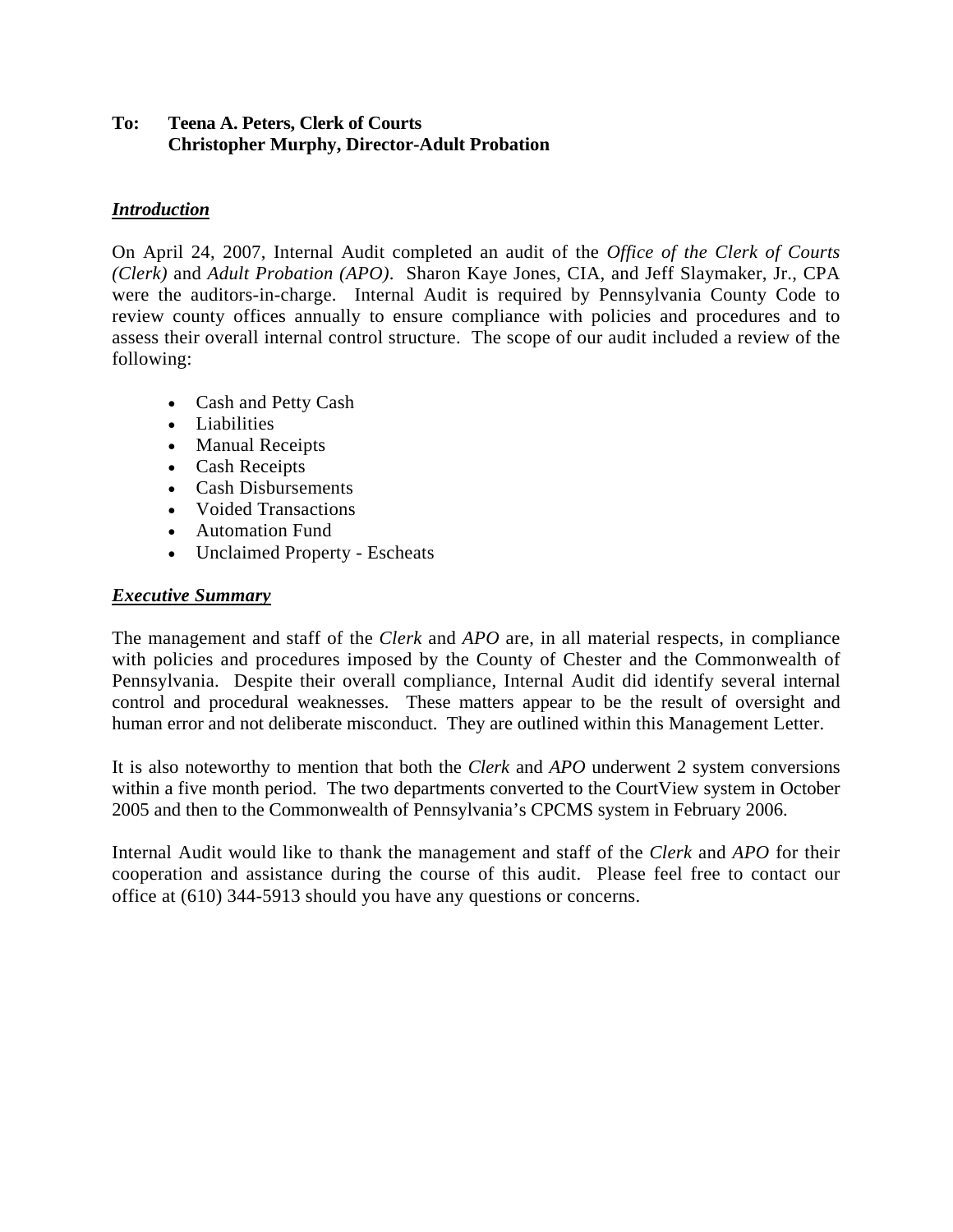# **OFFICE OF THE CLERK OF COURTS / ADULT PROBATION**

# **FINDINGS AND RECOMMENDATIONS**

## **FOR THE YEAR ENDING DECEMBER 31, 2006**

## **I. INTERNAL CONTROL FINDINGS AND RECOMMENDATIONS**

### RECONCILIATION

#### Finding 1: Automation Fund (*Clerk*)

The balance of the *Clerk's* Automation Fund at December 31, 2006 is understated by \$635.00. A journal entry made to transfer 2006 monies into the deferred revenue account did not include the December accrual for Clerk of Courts. As a result, the deferred balance at December 31, 2006 is \$49,868.30 and not \$50,503.40.

#### Recommendation

Although the journal entries were functioned by the Accounting Department, the *Clerk* as owner of the Automation Fund should have reviewed the deferred account to ensure that their internal records agreed to the County's general ledger.

# Auditee Response *See Summary Management Response included at the end of this document.*

### AUTHORIZATION

### Finding 1: Cash Disbursements (*Clerk*)

Monies held in escrow for a summary appeal case were refunded to the wrong party. Evidence in the case file suggests that the original remitter of the funds and the refunded party are not the same.

#### Recommendation

Internal Audit would like to remind the staff of the *Clerk* that escrow monies that are being refunded should only be returned to the original remitter. The original remitter can be identified from the physical receipt generated at the District Court and transferred along with monies to the *Clerk.*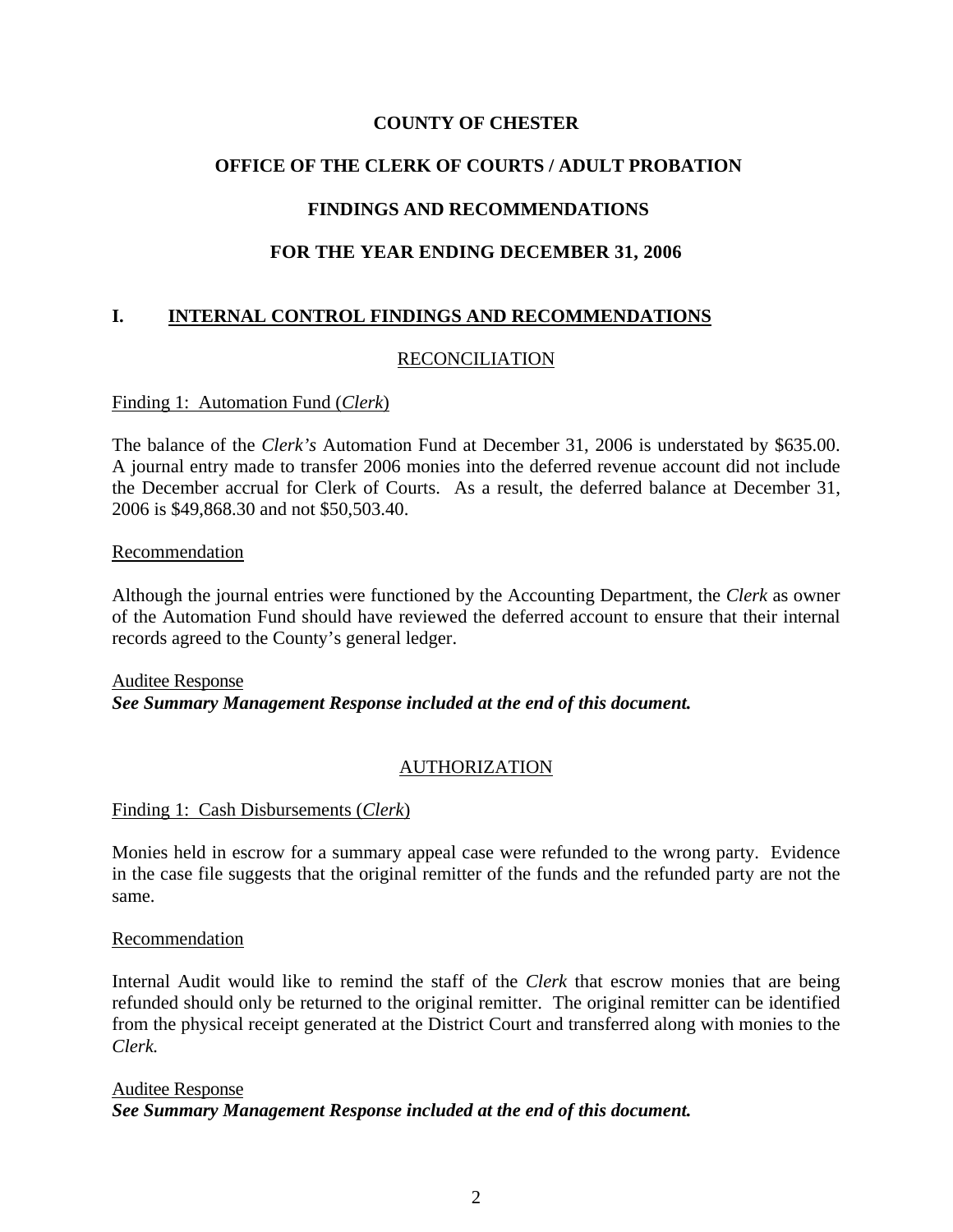# **OFFICE OF THE CLERK OF COURTS / ADULT PROBATION**

# **FINDINGS AND RECOMMENDATIONS**

# **FOR THE YEAR ENDING DECEMBER 31, 2006**

# **I. INTERNAL CONTROL FINDINGS AND RECOMMENDATIONS**

### RECORDING / RECORDKEEPING

#### Finding 1: Cash Disbursements (*Clerk*)

Payee and defendant information recorded on a check stub did not agree with the actual check. Although the names were the same, their roles were reversed.

#### **Recommendation**

Internal Audit would like to remind the staff of the *Clerk* that information on the check stub and the actual check should always agree.

### Auditee Response *See Summary Management Response included at the end of this document.*

#### Finding 2: Manual Receipts (*Clerk and APO*)

In 3 instances, all three parts of a manual receipt that had been voided were not attached to the manual receipt book.

In 2 instances, the "yellow" or department manual receipt copy was not attached to the applicable day's work.

#### Recommendation

Internal Audit would like to emphasize the importance of retaining all receipt and disbursement source documents in order to provide complete and accurate accounting records.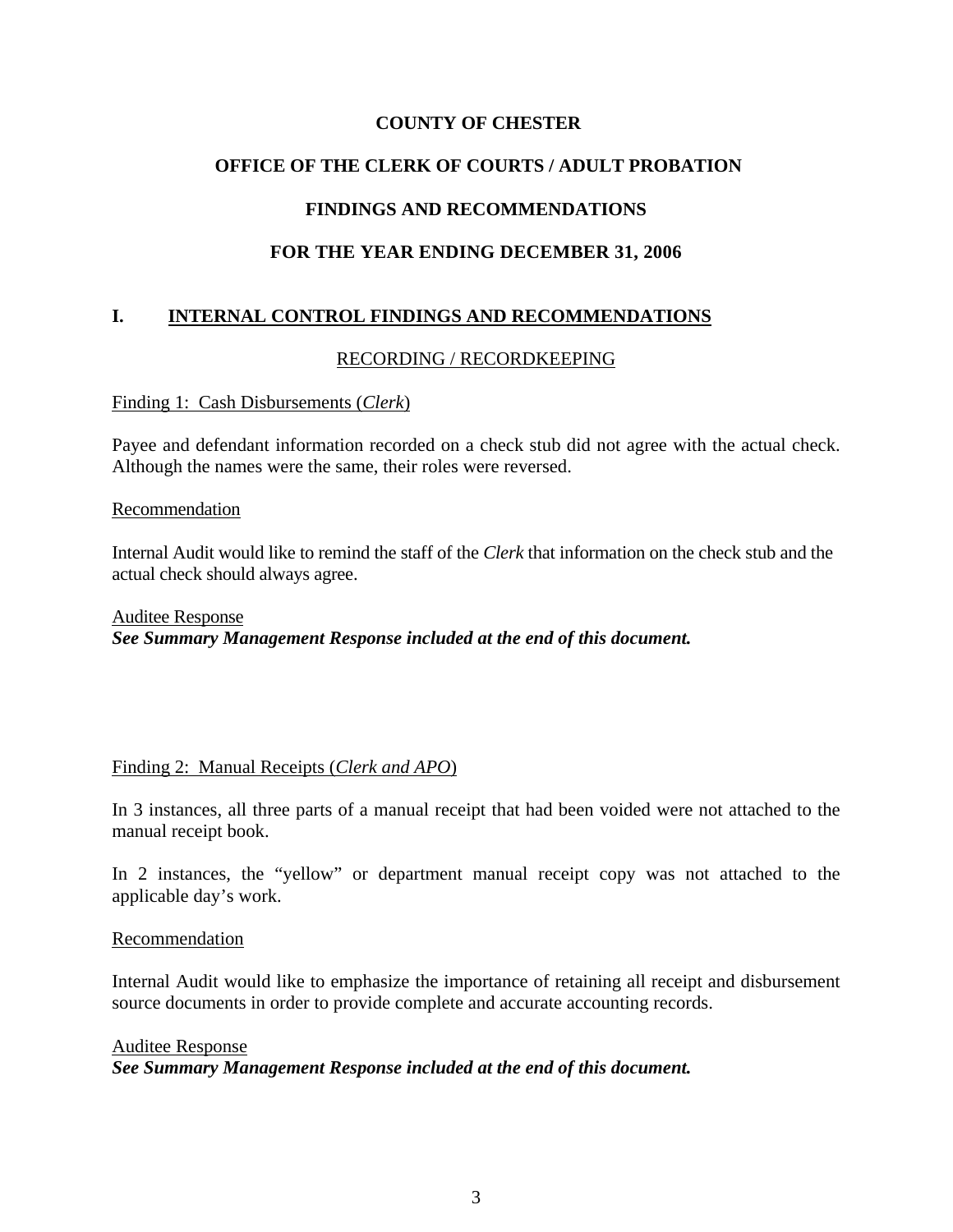# **OFFICE OF THE CLERK OF COURTS / ADULT PROBATION**

# **FINDINGS AND RECOMMENDATIONS**

# **FOR THE YEAR ENDING DECEMBER 31, 2006**

# **I. INTERNAL CONTROL FINDINGS AND RECOMMENDATIONS**

## RECORDING / RECORDKEEPING

## Finding 3: Voided Disbursements (*Clerk and APO*)

"Documentation of" and "controls over" voided disbursements must be improved and strengthened. The following weaknesses were noted out of a sample of 30 items tested:

- In 23 instances, the reason for the void was not indicated on the check stub or check copy.
- In 28 instances, there was no indication that the check was replaced and reissued.
- In 24 instances, the signature line on the original check was not properly removed or defaced.
- In 2 instances, the check stub or office copy of the check was not labeled "void".
- In 1 instance, the original check and/or copy of the check was not available for review.

### Recommendation

Internal Audit would like to emphasize the need to properly cancel voided disbursements. At a minimum, the department should label the disbursement as "void", remove or deface the signature line, document the reason for canceling the payment and reference any replacement.

# Auditee Response *See Summary Management Response included at the end of this document.*

# **II. COMPLIANCE WITH POLICIES AND PROCEDURES**

### Finding 1: Cash (*APO*)

There were numerous outstanding checks issued from the Costs, Fines, and Restitution account that were aged over 60 days. Checks that remain un-cashed for a long period of time are staledated and no longer valid. These checks should be voided, and upon adequate follow-up and "due-diligence", should be placed in an "Unclaimed" account until escheatable to the State.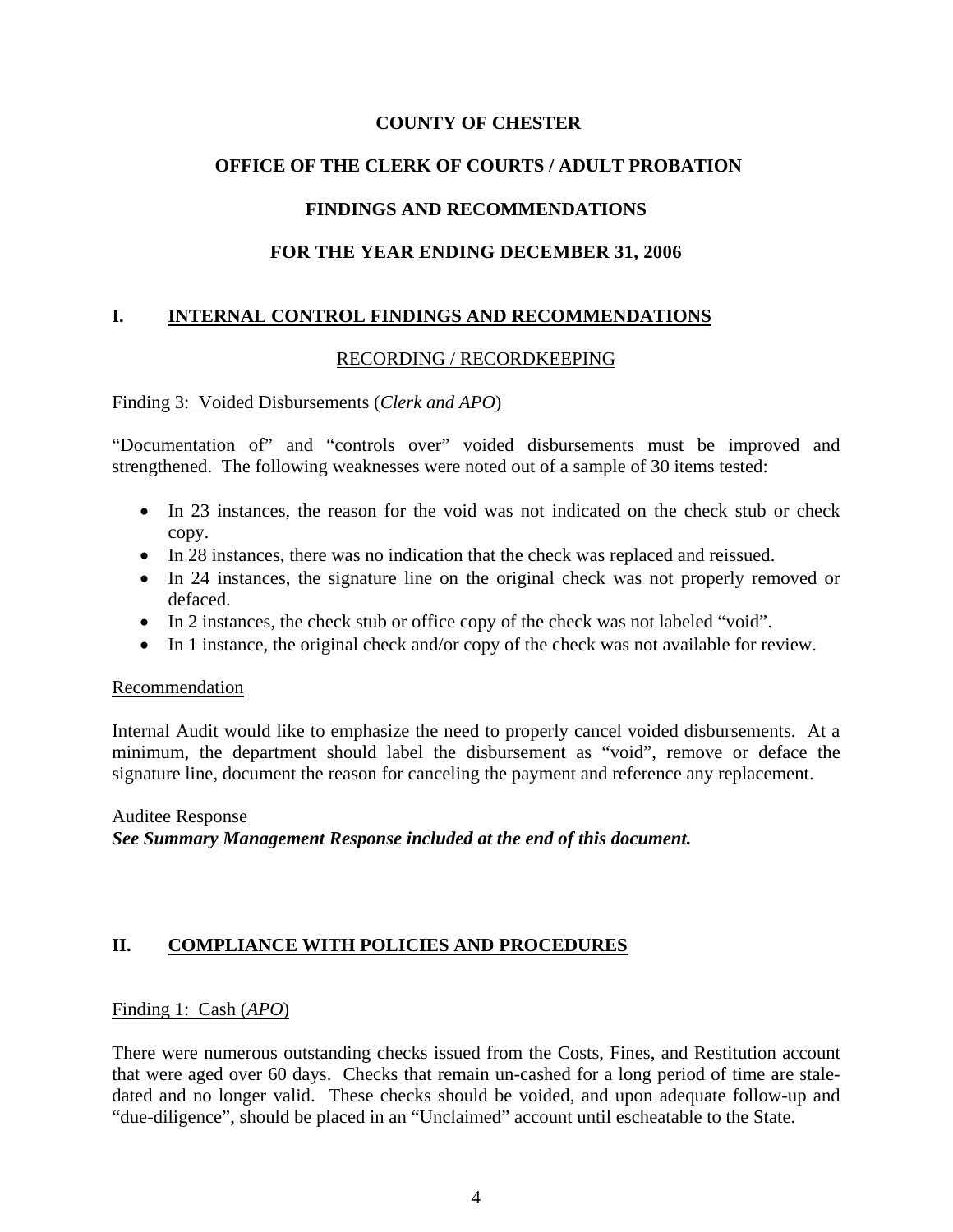# **OFFICE OF THE CLERK OF COURTS / ADULT PROBATION**

# **FINDINGS AND RECOMMENDATIONS**

# **FOR THE YEAR ENDING DECEMBER 31, 2006**

# **II. COMPLIANCE WITH POLICIES AND PROCEDURES**

#### Finding 1: Cash (continued)

#### Recommendation

Internal Audit strongly suggests that all "Costs, Fines, Restitution Account" payments that remain outstanding longer than 60 days (the official *void date* printed on the check) should be considered stale and non-negotiable. The department should perform adequate follow-up with the payee to determine if the check is lost or in the process of being cashed. Should "due diligence" procedures be unsuccessful, the check should be voided and transferred to "Unclaimed".

Auditee Response *See Summary Management Response included at the end of this document.*

### Finding 2: Voided Receipts (*Clerk and APO*)

In situations involving "NSFs", copies of voided receipts are not printed and retained by either of the two departments with their daily deposit records. Excluding these types of transactions, Internal Audit still noted 5 instances in which a copy of the voided receipt was not available for review. In 3 instances where a cancelled receipt was on file, it was not referenced to its replacement.

### **Recommendation**

Internal Audit would like to again emphasize the importance of retaining all receipt and disbursement source documents in order to provide complete and accurate accounting records. It is recommended that both departments commence keeping copies of all voided receipts involving "NSFs". Once the receipt is voided, a copy should be printed and placed in a separate folder with any related information.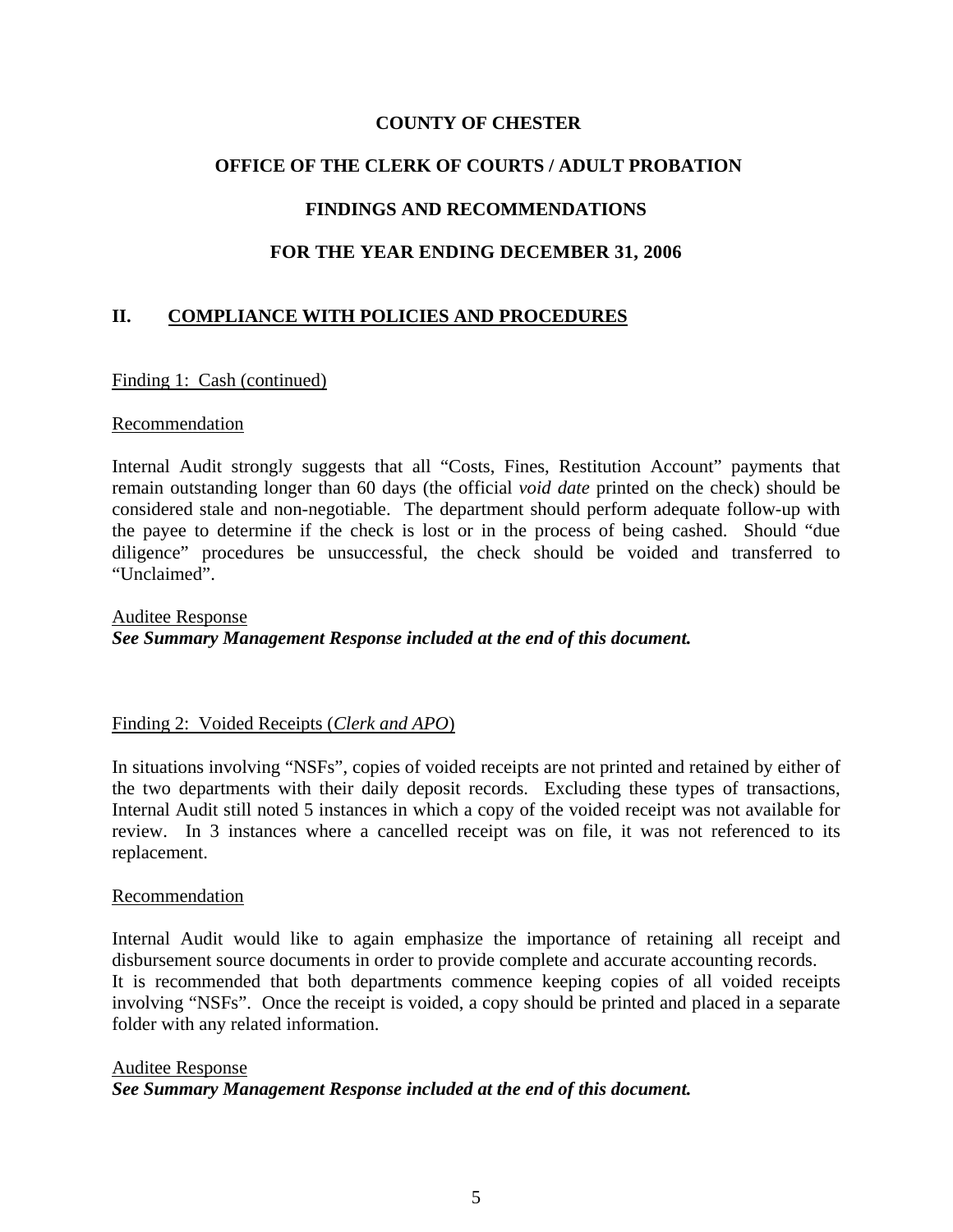# **OFFICE OF THE CLERK OF COURTS / ADULT PROBATION**

# **FINDINGS AND RECOMMENDATIONS**

# **FOR THE YEAR ENDING DECEMBER 31, 2006**

# **II. COMPLIANCE WITH POLICIES AND PROCEDURES**

#### Finding 3: Cash Disbursements

Summary appeal monies were not refunded within a timely manner for 5 of the court cases tested.

#### Recommendation

Internal Audit suggests that although there is no specific timeframe for refunding these monies, every effort should be made to do so within a one month period which is relatively consistent with bail escrow disbursement procedures (35 days after final disposition).

### Auditee Response *See Summary Management Response included at the end of this document.*

### Finding 4: Unclaimed Property / Escheats

In 16 instances, Internal Audit could not verify that "due diligence" had been performed prior to transferring monies to *Unclaimed*. **This continues to be an area of concern for** *APO.*

The *Clerk* failed to complete and file a 2005 Escheat Report.

#### Recommendation

Internal Audit again recommends that "due diligence" be performed on all un-cashed stale checks and that sufficient documentation be retained to support this.

The absence of the bookkeeper does not exempt or relieve the *Clerk* from their normal obligations, duties, or tasks. The *Clerk* should ensure that there is sufficient cross-training within the department to allow normal daily operations to continue in the absence of any employee.